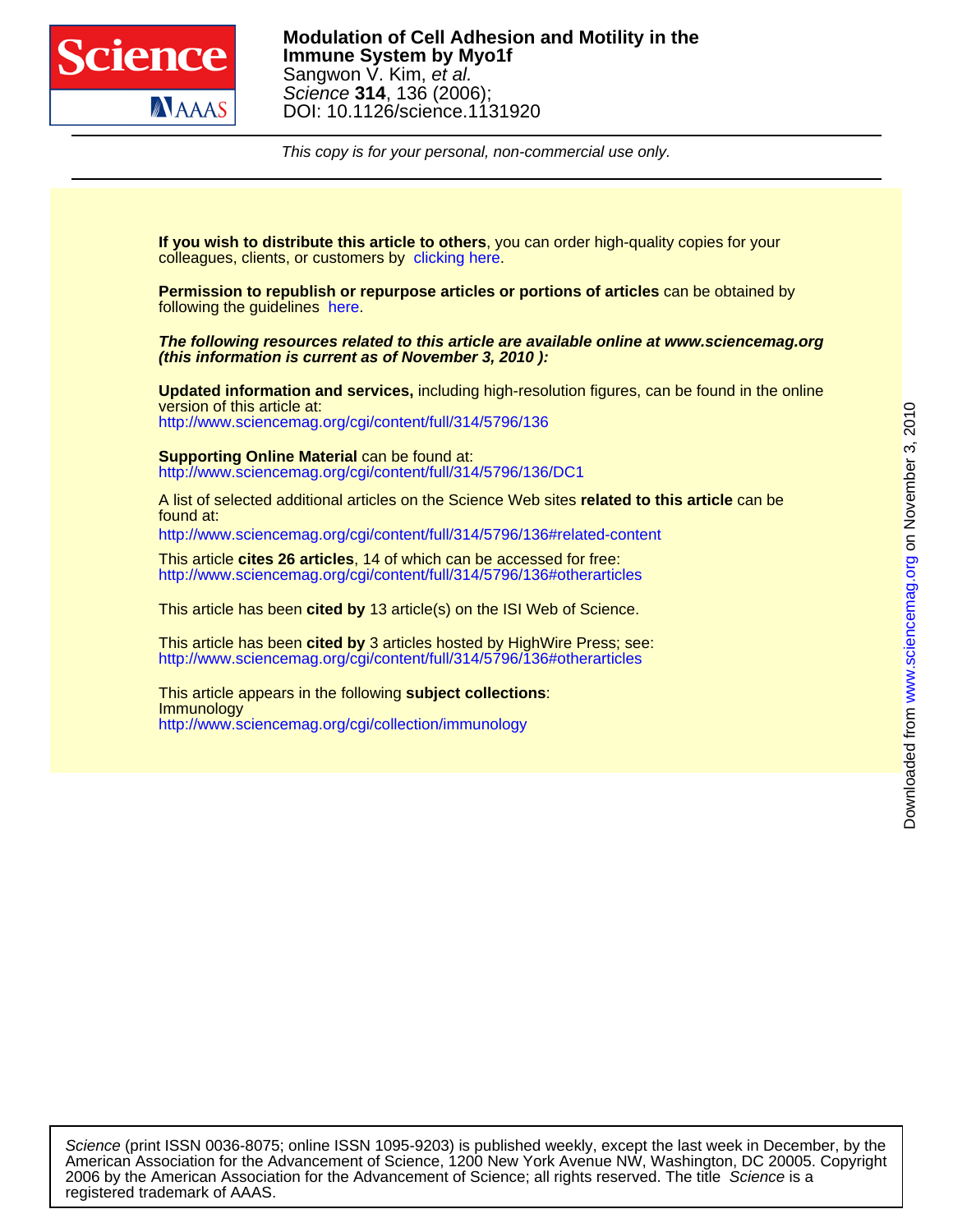# REPORTS

- 16. A. H. Peden, M. W. Head, D. L. Ritchie, J. E. Bell, J. W. Ironside, Lancet 364, 527 (2004).
- 17. M. Glatzel, E. Abela, M. Maissen, A. Aguzzi, N. Engl. J. Med. 349, 1812 (2003).
- 18. M. W. Miller, E. S. Williams, Curr. Top. Microbiol. Immunol. 284, 193 (2004).
- 19. C. DeJoia, B. Moreaux, K. O'Connell, R. A. Bessen, J. Virol. 80, 4546 (2006).
- 20. M. P. Perrott, paper presented at the Molecular Mechanisms of Transmissible Spongiform Encephalopathies (Prion Diseases) Keystone Meeting, Snowbird, UT, 11 to 15 January 2005.
- 21. M. W. Miller, E. S. Williams, N. T. Hobbs, L. L. Wolfe, Emerg. Infect. Dis. 10, 1003 (2004).
- 22. S. Supattapone et al., J. Virol. 75, 1408 (2001).
- 23. M. Jeffrey et al., J. Pathol. 209, 4 (2006).
- 24. C. Scherbel et al., Vet. Res. 37, 695 (2006).
- 25. S. R. Browning et al., J. Virol. 78, 13345 (2004).
- 26. E. S. Williams, M. W. Miller, Rev. Sci. Tech. 21, 305  $(2002)$
- 27. We thank J. Grassi for his gift of PrP monoclonal antibody; M. Perrott for his technical expertise with the NaPTA methodology; K. O'Rourke and L. Hamburg for performing the PRNP genotype analysis; and C. Tedford for his expertise in deer behavior, facility design, and transport. We thank the office of the CSU Vice President for Research (A. Frank and K. Delehoy) for their support in establishing the CWD deer isolation facility. Animals

were housed and cared for in accordance to CSU Animal Care and Use Committee regulations. This work was supported by the NIH, National Institute of Allergy and Infectious Diseases, contract N01-AI-25491.

## Supporting Online Material

www.sciencemag.org/cgi/content/full/314/5796/133/DC1 Material and Methods SOM Text Tables S1 and S2 References

18 July 2006; accepted 29 August 2006 10.1126/science.1132661

# Modulation of Cell Adhesion and Motility in the Immune System by Myo1f

Sangwon V. Kim,<sup>1</sup>\* Wajahat Z. Mehal,<sup>1,3</sup> Xuemei Dong,<sup>6</sup> Volkmar Heinrich,<sup>7</sup>† Marc Pypaert,<sup>4,5</sup> Ira Mellman,<sup>4,5</sup> Micah Dembo,<sup>7</sup> Mark S. Mooseker,<sup>4,8</sup> Dianqing Wu,<sup>6</sup>‡ Richard A. Flavell<sup>1,2</sup>§

Although class I myosins are known to play a wide range of roles, the physiological function of long-tailed class I myosins in vertebrates remains elusive. We demonstrated that one of these proteins, Myo1f, is expressed predominantly in the mammalian immune system. Cells from Myo1fdeficient mice exhibited abnormally increased adhesion and reduced motility, resulting from augmented exocytosis of b2 integrin–containing granules. Also, the cortical actin that co-localizes with Myo1f was reduced in Myo1f-deficient cells. In vivo, Myo1f-deficient mice showed increased susceptibility to infection by Listeria monocytogenes and an impaired neutrophil response. Thus, Myo1f directs immune cell motility and innate host defense against infection.

In both mouse and human genomes, 16 genes<br>encode conventional class II muscle and non-<br>muscle myosins, with 25 "unconventional"<br>myosin genes encoding 11 other classes (1). n both mouse and human genomes, 16 genes encode conventional class II muscle and nonmuscle myosins, with 25 "unconventional" Natural mutations of various myosin genes result in an array of genetic disorders, including cardiomyopathies, deafness, blindness, glomerular nephritis, and neuropathies  $(2, 3)$ . The class I myosins are the largest group of unconventional myosins and are evolutionarily ancient, existing in a wide range of species from yeast to vertebrates  $(1, 4)$ . Mice and humans have a total of eight class I myosin heavy-chain

\*Present address: Immunology Program, Memorial Sloan-Kettering Cancer Center, New York, NY 10021, USA. †Present address: Department of Biomedical Engineering, University of California Davis, Davis, CA 95616, USA. ‡Present address: Vascular Biology and Transplantation Program and Department of Pharmacology, Yale University School of Medicine, New Haven, CT 06520, USA. §To whom correspondence should be addressed. E-mail: richard.flavell@yale.edu

genes, six of which encode short-tailed forms (Myo1a, b, c, d, g, and h) and two of which encode long-tailed (amoeboid) forms (Myo1e and f)  $(1)$ . All class I myosins consist of an Nterminal motor domain, light-chain–binding IQ motifs, and a basic tail homology 1 (TH1) domain thought to affect interactions with membranes (2). The long-tailed class I myosins have an additional proline-rich TH2 domain and a TH3 domain containing a single Src homology 3 (SH3) domain (2).

The class I myosins in Dictyostelium and yeast are involved in migration, phagocytosis, endocytosis, and actin remodeling (5, 6). Shorttailed class I myosins in vertebrates are involved in more specialized functions, such as the adaptation of hair cells in the ear (7) and the transport of vesicles and organelles  $(8, 9)$ , as well as the structural maintenance of the enterocyte microvilli (10). However, the function of long-tailed class I myosins in vertebrates is poorly characterized (11–14).

Myo1f was first identified in our screen for differentially expressed genes in subsets of murine lymphocytes. In contrast to previous data suggesting the widespread expression of Myo1f in tissues  $(15)$ , our results, which we obtained using specific probes, showed that Myo1f is selectively expressed in the spleen, mesenteric lymph nodes, thymus, and lung (Fig. 1A). By comparison, specific detection of Myo1e showed a predominant expression pattern in the spleen and mesenteric lymph nodes and moderate expression in the lung, small intestine, and large intestine (Fig. 1B). Within the lymphoid tissues, natural killer (NK) cells, macrophages, and dendritic cells were found to express considerable levels of both Myo1f and Myo1e; neutrophils and B cells showed selective expression of Myo1f and Myo1e, respectively (Fig. 1, C and D).

To determine the function of Myo1f in the vertebrate immune system, we generated Myo1f gene–deficient mice. We focused on neutrophils because Myo1f was detected exclusively in neutrophils (Fig. 1, C and D). Immunoglobulin G (IgG)–mediated phagocytosis was similar between wild-type and knockout (KO) neutrophils (Fig. 1E). To evaluate the degree of pathogen killing that follows phagocytosis, we measured the production of reactive oxygen species. Again, no considerable difference was detected between wild-type and KO neutrophils (Fig. 1F). Thus, Myo1f is dispensable for both the phagocytosis of bacteria and their destruction.

Integrin-mediated adhesion to the vascular endothelium is crucial in the process of neutrophil migration to infected tissue, and the dominant integrins involved in this process belong to the  $\beta$ 2 integrin (CD18) family (16). Myo1f-deficient neutrophils exhibited stronger adhesion to integrin ligands, including the intercellular adhesion molecule–1 (ICAM-1) (CD54) and fibronectin (Fig. 2, A and B). Activation of neutrophils by the proinflammatory cytokine tumor necrosis factor- $\alpha$  did not compensate for this difference, suggesting that increased adhesion did not result from changes in the activation status of Myo1f-deficient cells. Experiments with a blocking antibody showed that most of the adhesion was mediated by  $\beta$ 2 integrin (Fig. 2, A and B). In addition, Myo1f affected only integrin-mediated adhesion, not integrin-independent adhesion to polylysinecoated substrate (Fig. 2C) (17). Spreading of Myo1f-deficient neutrophils on ICAM-1 was also increased as compared to that of wild-type neutrophils (Fig. 2D). Increased spreading was not due to a loss of cortical tension (fig. S2), which acts to maintain the round shape of the cells (Fig. 2E). In contrast, myosin I double mutants in Dictyostelium exhibit abnormalities

<sup>&</sup>lt;sup>1</sup>Section of Immunobiology, <sup>2</sup>Howard Hughes Medical Institute, <sup>3</sup>Section of Digestive Diseases, <sup>4</sup>Department of Cell Biology, <sup>5</sup>Ludwig Institute for Cancer Research, Yale University School of Medicine, New Haven, CT 06520, USA. 6 Department of Genetics and Developmental Biology, University of Connecticut Health Center, Farmington, CT 06030, USA. <sup>7</sup>Department of Biomedical Engineering, Boston University, Boston, MA 02215, USA. <sup>8</sup>Departments of Molecular, Cellular and Developmental Biology, and Department of Pathology, Yale University, New Haven, CT 06511, USA.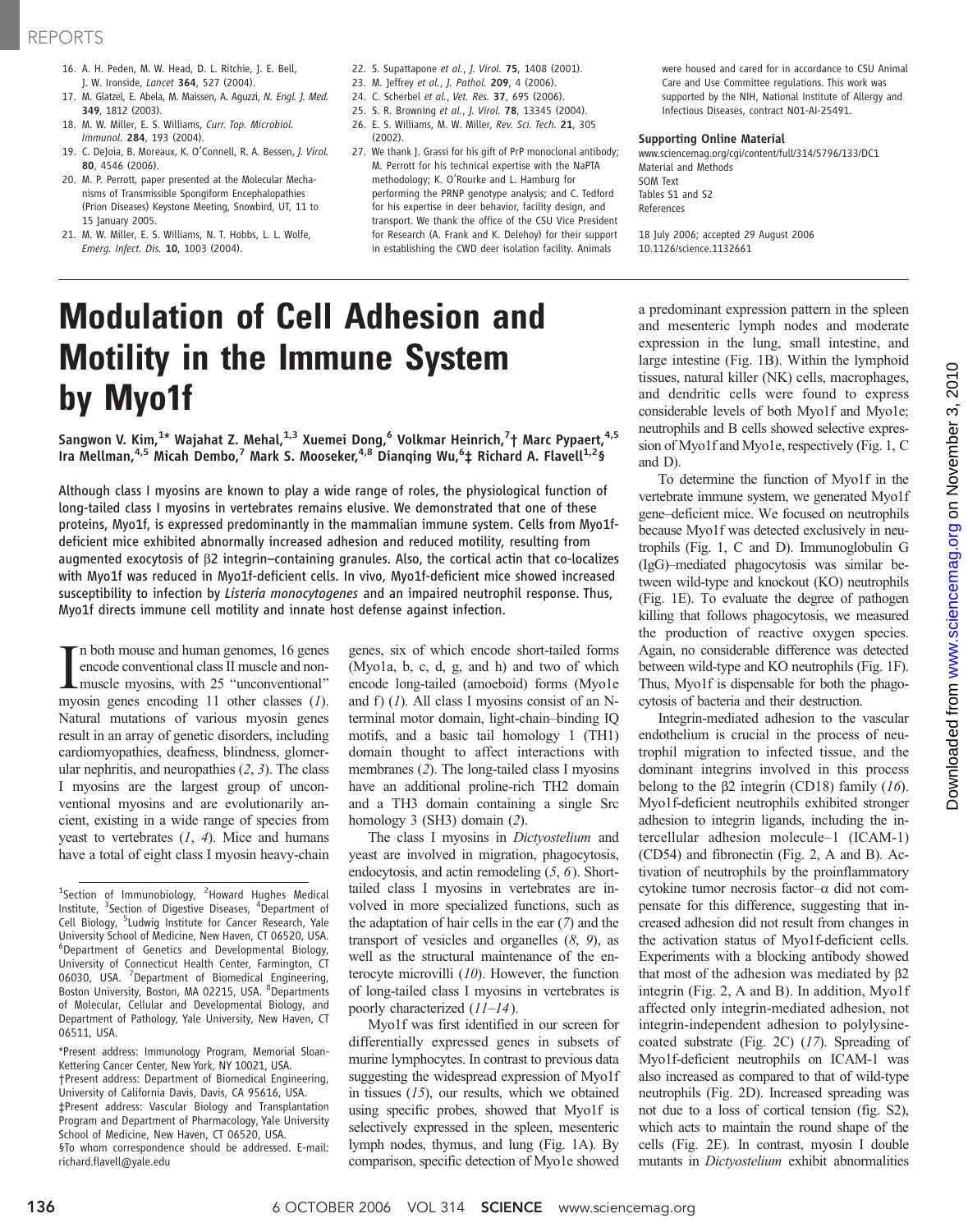in surface morphology resulting from an inability to maintain a sufficient level of resting cortical tension  $(5, 18)$ . Together, these results suggest that, in the absence of Myo1f, neutrophils are more adherent to  $\beta$ 2 integrin ligand.

Under resting conditions, no considerable difference was seen in the level of  $\beta$ 2 integrin on the surface of Myo1f-deficient cells (Fig. 3A). In neutrophils, a large pool of integrin  $\alpha_{\text{M}}\beta$ 2 (CD11b/CD18) is stored in cytoplasmic granules. This allows rapid up-regulation of integrin on the surface by granule exocytosis after stimulation (19). Myo1f-deficient neutrophils exhibited hyperinduction of cell-surface  $\beta$ 2 integrin upon stimulation with integrin ligands (ICAM-1 and fibronectin) (Fig. 3A), although total cell levels of b2 integrin expression were comparable in wild-type and Myo1f-deficient cells (fig. S3). In

addition, this up-regulation was specific for proteins in granules, because no difference was observed in the surface expression of the neutrophil marker Gr-1, which is not known to associate with neutrophil granules (fig. S4). The release of lactoferrin, a marker for the specific granules in which a large portion of integrin  $\alpha_{\text{M}}\beta$ 2 is stored (19), is also significantly augmented in Myo1f-deficient cells upon stimulation with ICAM-1 and fibronectin (Fig. 3B). Thus, in the absence of Myo1f, increased granule exocytosis induced by integrin ligands leads to augmented  $\beta$ 2 integrin on the cell surface, making neutrophils more adherent.

To examine the migratory properties of neutrophils, N-formyl-Met-Leu-Phe ( $fMLP$ )gradient chemotaxis was measured by time-lapse microscopy. When observed on polylysine-



Fig. 1. Myo1f is expressed predominantly and differentially in the immune system. (A and B) mRNA levels of Myo1f (A) and Myo1e (B). EtBr, ethidium bromide. Sp, spleen; Ln, lymph node; Mln, mesenteric lymph node; Th, thymus; Lv, liver; Hr, heart; Lg, lung; Kd, kidney; Si, small intestine; Li, large intestine; Br, brain; Ie, inner ear; Ey, eye; Ms, muscle; Sk, skin. Relative mRNA levels of Myo1f (C) and Myo1e (D) in different cell types of the immune system determined by real-time reverse transcription polymerase chain reaction. T, T cells; B, B cells; NK, NK cells; PMN, neutrophils; M $\Phi$ , macrophages; DC, dendritic cells. Relative expression levels are displayed as a number on top of each bar. (E) IgG-mediated phagocytosis. Neutrophils were incubated with IgG-opsonized, fluorescein isothiocyanate (FITC)-labeled Escherichia coli at 37°C. Control neutrophils were incubated at 4°C. MCF, mean channel fluorescence; WT, wild type. Error bars represent SD of the mean. (F) The production of reactive oxygen species.

coated glass, migration rates and efficiencies of wild-type and Myo1f-deficient neutrophils were similar (Fig. 3, C and E; fig. S5; and movies S1 and S2), in contrast to Dictyostelium myosin I mutants, which displayed low migration efficiency because of frequent turning (20). However, the migration rate of Myo1f-deficient neutrophils was severely impaired on fibronectin (Fig. 3D), with most neutrophils remaining attached on fibronectin (Fig. 3F and movies S3 and S4). These results suggest that, although the machinery for migration is intact in the absence of Myo1f, the increased integrin level on the surface makes these neutrophils more adherent and less motile (21).

To further explore the molecular basis of augmented granule exocytosis in Myo1f-deficient cells, we examined the intracellular location of Myo1f. Myo1f co-localizes with cortical actin filaments at the rim of the cells (Fig. 4A), and there is little co-localization with lactoferrin, which is a marker for neutrophil granule (fig. S6A). The low levels of diffuse staining in the cytoplasm are probably nonspecific, because this phenomenon is also observed on the KO neutrophils. Class I myosins in Dictyostelium and in yeast interact with the actin remodeling complex. Quantification of F-actin showed that there was a small but significant reduction in the amount of polymerized actin of resting neutrophils in the absence of Myo1f, whereas chemotaxis-related ( fMLP-induced) actin polymerization was not affected (Fig. 4B), suggesting differential regulation of these actin structures (22). Cortical actin filaments near the plasma membrane, which constitute most of the F-actin in resting cells, can work as a barrier to granule secretion (23). Thus, it is possible that Myo1f indirectly inhibits granule exocytosis by modulating cortical actin. It is also possible that Myo1f exerts a direct opposing force by associating with granules. If so, this process would presumably occur as granules move into the cortex before exocytosis, because there was little co-localization of Myo1f with cytoplasmic granules even in cells that were stimulated for 7 min (fig. S6B). However, the cortical "rim" staining of Myo1f in activated cells is somewhat discontinuous and more diffuse, suggesting that there is some redistribution of Myo1f upon stimulation (fig. S6B).

Neutrophils play a crucial role in the early phase of protection against infection by L. monocytogenes (24). To test the effect of the phenotype described above in vivo during infection, wild-type and Myo1f-KO mice were challenged with *Listeria*. On day 2 after infection, Myo1f-KO mice contained 35 times more colony-forming units (CFUs) of Listeria than did wild-type littermate controls (Fig. 4C). In contrast to the well-formed microabscesses in wide-type mice (25) (Fig. 4D), poorly formed microabscesses in KO mice exposed large areas of infected hepatocytes (pale pink areas in Fig.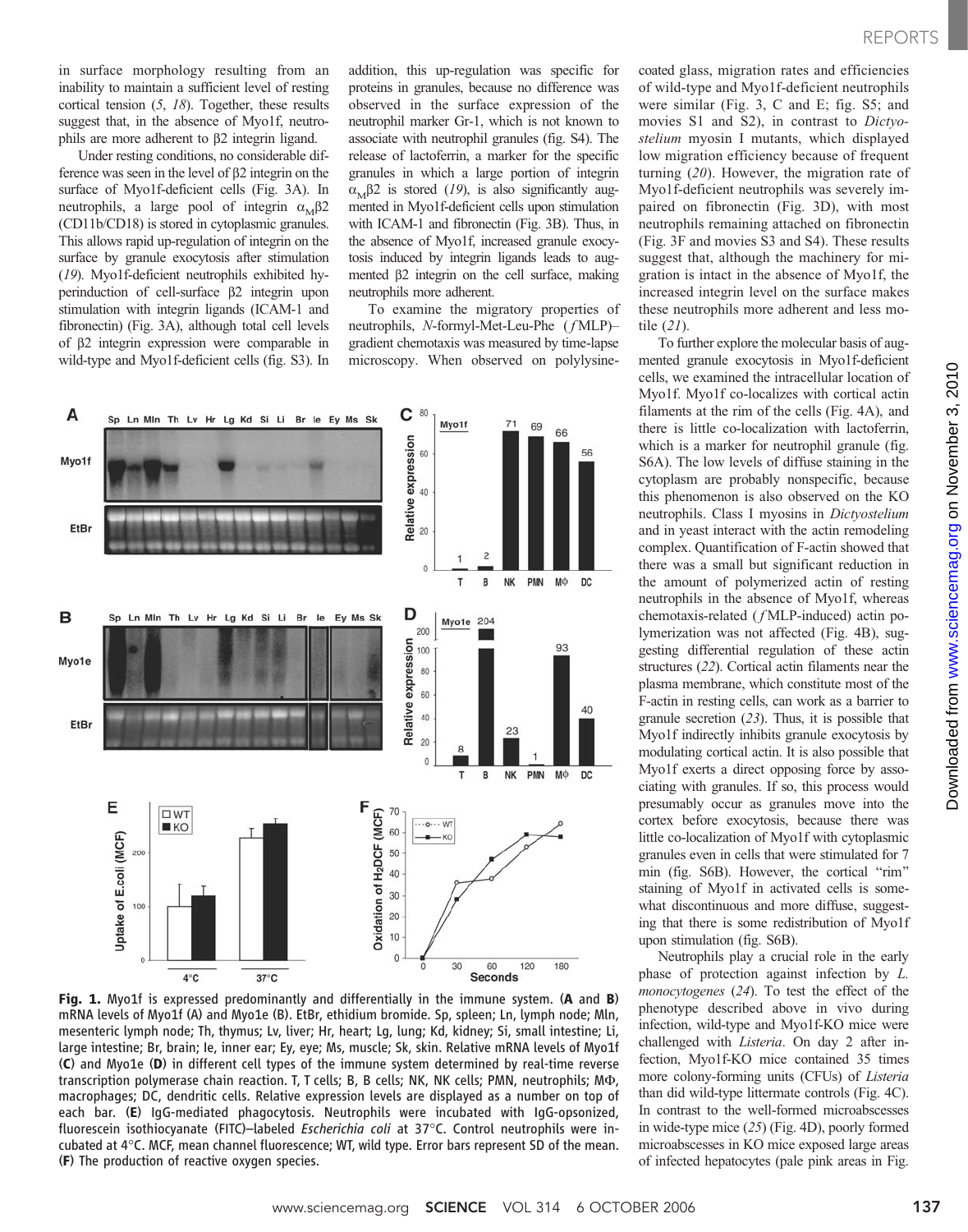REPORTS



Fig. 2. Adhesion and spreading of neutrophils through integrins are abnormally increased in the absence of Myo1f. (A and B) Integrinmediated adhesion to ICAM-1 (1  $\mu$ g/ml) (A) and to fibronectin (1  $\mu$ g/ml) (B). \* $P < 0.02$ ; \*\* $P$ 0.0003; #P < 0.02; ##P < 0.0005 (Student's  $t$  test). Data are representative of at least two independent experiments. TNFa, tumor necrosis factor- $\alpha$ ; Ab, antibody. (C) Integrin-independent adhesion to polylysine (1 mg/ml).



Error bars in (A) to (C) represent SD of the mean. (D) Spreading of neutrophils to ICAM-1 (1  $\mu$ g/ml), observed by SEM. (E) Surface morphology of neutrophils attached to polylysine (1 mg/ml), determined by SEM.

4E), indicating that the decreased ability to control Listeria is due to a defect in neutrophil mobilization. To further confirm that this in vivo defect is neutrophil-autonomous, we adoptively transferred wild-type and Myo1f-KO neutrophils into normal mice infected with Listeria. Myo1f-KO neutrophils were found in lower numbers in the recipient livers as compared to the observations in recipients of wild-type neutrophils (Fig. 4F), suggesting that the motility of neutrophils in vivo is compromised in the absence of Myo1f.

In accordance with the reported similarity between Dictyostelium and mammalian neutrophils (26), we observed that long-tailed class I myosin is conserved in cells from two different genera and supports cell motility. However, our results indicate that the ways in which myosin contributes to cell migration in the two models are quite different. Although long-tailed class I myosin in Dictyostelium prevents lateral pseudopod formation during migration (20), Myo1f in neutrophils inhibits exocytosis of integrincontaining granules, thereby preventing excess

Fig. 3. In the absence of Myo1f, granule exocytosis is augmented, resulting in more  $\beta$ 2 integrin on the surface and impaired migration on the extracellular matrix. (A) Neutrophils were stimulated with plate-bound ICAM-1  $(1 \mu g/m)$  or plate-bound fibronectin (1  $\mu$ g/ml) or fMLP (10  $\mu$ M) for the indicated times. Surface levels of  $\beta$ 2 integrin (CD18) were represented by MCF, with fluorescence of WT neutrophils at 0 min given a value of 100 units. Data are representative of three independent experiments. (B) Secreted lactoferrin was measured in the supernatant at 30 min after stimulation. \* $P < 5 \times 10^{-6}$ ; \*\* $P < 5 \times 10^{-5}$  (Student's t test). Data are representative of two independent experiments. (C to F) Time-lapse video microscopy was used to examine neutrophil migration (movies S1 to S4) on polylysine (1 mg/ml)  $[(C)$  and  $(E)]$  or fibronectin  $(1 \mu g/ml)$   $[(D)$  and  $(F)]$ . The relative position of each cell is shown as a diamond in the graphs [(E) and (F)] after 10 min of migration under a 10  $\mu$ M fMLP gradient, assuming that the initial position of the cells was at  $(0, 0)$  in an xy plane. Lines with 120 $\degree$  of arc show the area facing the source of fMLP. Data are combined from six independent experiments. (C) and (D) Average migration rate of neutrophil on polylysine (C) and fibronectin (D).  $\#P < 3 \times$  $10^{-14}$  (Student's t test). Error bars in (A) to (D) represent SD of the mean.